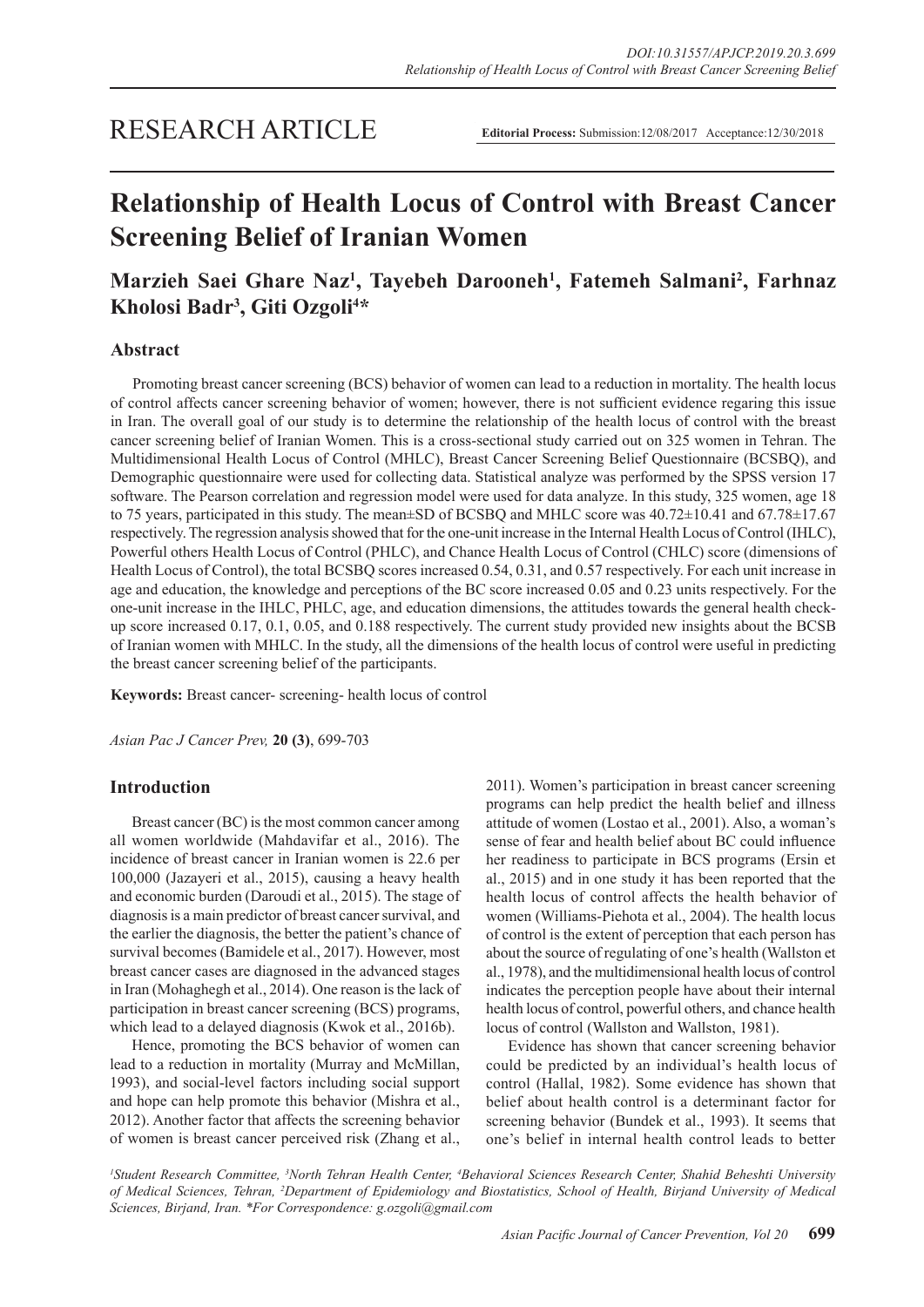#### *Marzieh Saei Ghare Naz et al*

health behavior (Helmer et al., 2012); however, chance or powerful others health locus of control could lead to poor health outcomes (Grotz et al., 2011, Kuwahara et al., 2004). One study has reported that strong IHLC leads to healthier behaviors in individuals (Luszczynska and Schwarzer, 2005, Wallston, 2005). Another study has reported that external powerful others health locus of control leads to an individual's improved knowledge about health (Zaky, 2016). Several studied have shown that the health locus of control can predict cancer screening behavior (Adebimpe and Oladimeji, 2014), but in another study the opposite was proven (Tahmasebi and Noroozi, 2016) (Sahraee et al., 2013).

In Iran, most women do not receive sufficient or regular breast cancer screening (Enjezab, 2016, Farzaneh et al., 2017, Aminisani et al., 2016). Powerful cultural beliefs (Khazaee-pool et al., 2014), the health beliefs of health worker (Shiryazdi et al., 2014), perceived selfefficacy (Fouladi et al., 2013), and other different factors affect the BCS behavior of Iranian women. In fact, the health locus of control can effect health beliefs, but there is no evidence about the relationship of BCSB and MHLC in Iran. To find out the current status of this issue in Iran and for optimizing breast cancer screening programs as well as helping to maintain and improve the health of women at risk for this disease, the overall goal of our study is to determine the relationship of the health locus of control with the breast cancer screening belief of Iranian women.

## **Materials and Methods**

This is a cross-sectional study that was carried out on selected health centers of Shahid Beheshti Medical University in June to October 2017. This study was carried out after approval from the ethic committee of Shahid Beheshti Medical University (ethics code: IR.SBMU. RETECH.REC.1396.172). An informed consent form was obtained from all participants. The sample size for this study was calculated at 325 ( $\alpha$ =0.05). The inclusion criterion for this study was all Iranian females above 18 years of age.

The study tools were:

1) Multidimensional Health Locus of Control (MHLC) scales with 18 items. This scale assesses health related beliefs of people (Moshki et al., 2007), and includes six items about internal HLC (belief that one's state of health depends on one's own behaviors and actions), six items about powerful others HLC (belief that one's state of health depends on powerful others mainly professionals), and six items about chance HLC (belief that one's state of health is a matter of chance). Each subscale has six-point Likert choices. The total score ranges from 6 to 36, and in this scale a high score is related to the high importance of the participant's health locus of control. The Persian version of this model is valid and reliable in Iran (Moshki et al., 2007). In this study, the Cronbach's alpha is 0.799.

2) Breast cancer screening belief questionnaire (BCSBQ) with 12 items, in which four items are about attitudes towards general health, four items are about knowledge and perceptions of BC, and four items are about barriers to screening. All items have Likert choices ranging from strong disagreement=1 point to strong agreement=5 points, and the total score range is (5-60). In this scale, the high score shows a strong attitude, high level of knowledge and perceived barriers for BCS. In this study the Cronbach's alpha is 0.818.

3) Demographic questionnaire that includes collecting information on age, married status, educational level, employment status, economic status, and number of children.

Statistical analyze was performed by the SPSS version 17 software (SPSS Inc., Chicago, IL). The descriptive analysis was used for the description of the participants' characteristics. The Pearson correlation and linear regression model were used for evaluating the relation between independent variables and our dependent quantitative variable. P-value <0.05 was consider significant.

## **Results**

In this study, 325 women (age range: 18-75 years) participated, and most (36.1%) had a high school diploma, good economic status (77.8%), married (80%), and were homemakers (86.4%). Table 1 shows the demographic characteristics of the study participants. The mean±SD of the BCSB and MHLC score was 40.72±10.41 and  $67.78 \pm 17.67$  respectively. The mean $\pm$ SD of the IHLC, PHLC, and CHLC were 22.92±6.94, 21.51±6.34, and 23.33±7.33 respectively. The lowest mean score was allocated to the attitude item about BCS  $(12.07\pm4.49)$ , and the highest mean score was allocated to the knowledge

Table 1. The Demographic Characteristics of Women Participated in Study

| Variable                               |                   |
|----------------------------------------|-------------------|
| Age $(yr.)^*$                          | $34.82 \pm 11.73$ |
| Number of children*<br>$1.97 \pm 1.30$ |                   |
| Marriage duration $(yr.)^*$            | $14.40 \pm 11.28$ |
| Education level**                      |                   |
| Illiterate                             | 36(11.1)          |
| Under diploma                          | 100(30.9)         |
| Diploma                                | 117(36.1)         |
| Academic                               | 71 (21.91)        |
| Marriage status **                     |                   |
| Married                                | 260 (80)          |
| Single                                 | 48 (14.8)         |
| Widowed                                | 9(2.8)            |
| Divorced                               | 8(2.5)            |
| Employment status **                   |                   |
| Housewife                              | 280 (86.4)        |
| Employed                               | 44 (13.6)         |
| Economic status**                      |                   |
| Good                                   | 17(5.2)           |
| Intermediate                           | 252 (77.8)        |
| Poor                                   | 55 (17)           |

\*, Data presented as Mean  $\pm$  SD;\*\*, Data presented as N (%).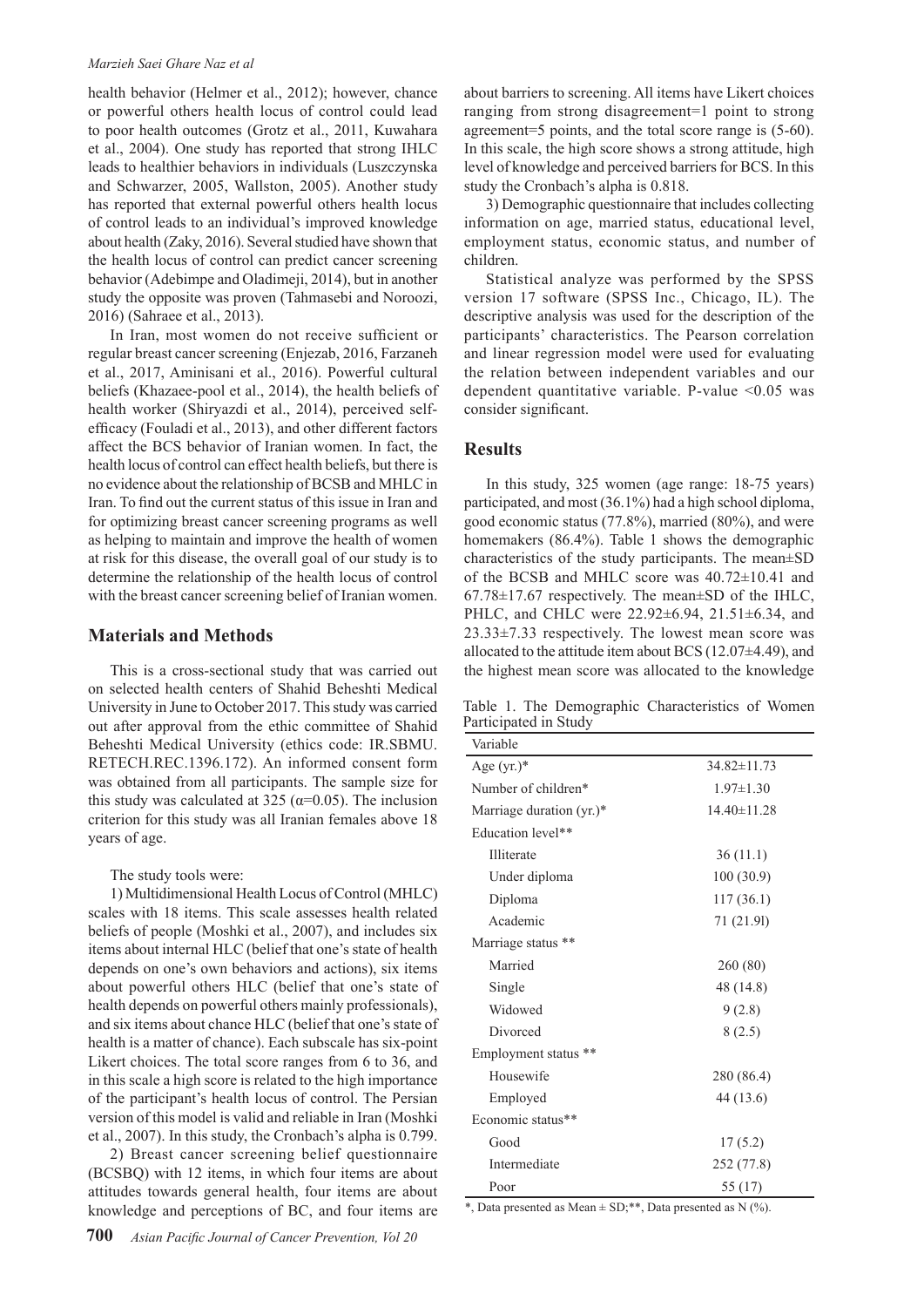| Variable                                   | Internal Health<br>locus of control | Powerful others Health<br>locus of control | Chance Health locus<br>of control |
|--------------------------------------------|-------------------------------------|--------------------------------------------|-----------------------------------|
| Attitudes towards general health check-ups | $R = 0.41$                          | $R=0.28$                                   | $R=0.37$                          |
|                                            | $P=0.001$                           | $P=0.001$                                  | $P=0.001$                         |
| Knowledge and perceptions of BC            | $R = 0.84$                          | $R = -0.008$                               | $R=0.086$                         |
|                                            | $P=0.13$                            | $P=0.88$                                   | $P=0.12$                          |
| Barriers to screening                      | $R = 0.32$                          | $R=0.148$                                  | $R=0.43$                          |
|                                            | $P=0.001$                           | $P=0.007$                                  | $P=0.001$                         |

| Table 2. The Correlation between Breast Cancer Screening Belief Subscales and Multidimensional Health Locus of |  |  |
|----------------------------------------------------------------------------------------------------------------|--|--|
| Control (MHLC) Scales                                                                                          |  |  |

item about BCS (15.23±3.92).

According the correlation analyze, there were positive significant correlations between the attitudes towards general health check-up dimension of the BCSBQ with the internal HLC  $(R=0.41, P=0.001)$ , powerful HLC  $(R=0.28, P=0.001)$ , and chance HLC  $(R=0.37, P=0.001)$ . Also, there were positive significant correlations between the barriers to the screening dimension of the BCSBQ with the internal HLC (R=0.32, P=0.001), powerful HLC (R=0.148, P=0.007), and chance HLC (R=0.43, P=0.001). No significant association was reported between the knowledge and perceptions of BC items and the three dimensions of the MHLC (Table 2).

The regression analyzes showed that for the one-unit increase in IHLC (R2=13%), PHLC (R2=3%), and CHLC (R2=16%), in the score of dimensions of the health locus of control, the total BCSBQ scores increased 0.54, 0.31, and 0.57 respectively. For each unit increase in age and education, the knowledge and perceptions of the BC score increased 0.05 and 0.23 units respectively. For one-unit increases in the IHLC, PHLC, age, and education, the attitudes towards the general health check-up score increased 0.17, 0.1, 0.05, and 0.188 respectively.

 For each unit increase in the IHLC, CHLC, age and education deminsions, the barriers to screening score increased 0.11, 0.27, 0.08, and 0.28 respectively. However, for each unit increase in the PHLC, the barriers to screening score decreased 0.15.

# **Discussion**

The result of our study showed that there was a significant association between breast cancer screening beliefs of women with the three dimensions of the MHLC. In this study, the mean score of IHLC and CHLC were close, and the lowest score was related to the powerful others health locus of control.

Similar to our study, in Rowe et al.,'s (2005) study, the internal HLOC have a significant relationship with breast cancer-specific control (Rowe et al., 2005). Adebimpe and Oladimeji (2014) demonstrated that the internal locus of control predicted cervical cancer screening behavior of women. Nonetheless, in Tahmasebi and Noroozi (2016) study, the health locus of control did not predict the BSE

Table 3. Regression Model for Predictor Variable of BCSBQ Score and Its Subgroup Items

| Dependent variable                         | Model            | B       | Std. Error | Beta    | t       | Sig   |
|--------------------------------------------|------------------|---------|------------|---------|---------|-------|
| <b>BCSBQ</b>                               | IHLC*            | 0.54    | 0.07       | 0.36    | 7.02    | 0.001 |
|                                            | PHLC**           | 0.31    | 0.09       | 0.19    | 3.47    | 0.001 |
|                                            | CHLC***          | 0.57    | 0.07       | 0.406   | 7.97    | 0.001 |
| Knowledge and perceptions of BC            | <b>IHLC</b>      | 0.04    | 0.04       | 0.078   | 1.05    | 0.29  |
|                                            | PHLC             | $-0.05$ | 0.04       | $-0.09$ | $-1.25$ | 0.21  |
|                                            | <b>CHLC</b>      | 0.02    | 0.03       | 0.04    | 0.63    | 0.52  |
|                                            | Age (year)       | 0.05    | 0.01       | 0.16    | 2.9     | 0.004 |
|                                            | Education (year) | 0.23    | 0.05       | 0.27    | 4.7     | 0.001 |
| Attitudes towards general health check-ups | <b>IHLC</b>      | 0.17    | 0.04       | 0.27    | 4.07    | 0.001 |
|                                            | PHLC             | 0.005   | 0.04       | 0.007   | 0.11    | 0.91  |
|                                            | <b>CHLC</b>      | 0.105   | 0.04       | 0.17    | 2.55    | 0.011 |
|                                            | Age (year)       | 0.05    | 0.02       | 0.13    | 2.44    | 0.015 |
|                                            | Education (year) | 0.188   | 0.052      | 0.19    | 3.6     | 0.001 |
| Barriers to screening                      | <b>IHLC</b>      | 0.11    | 0.47       | 0.16    | 2.49    | 0.013 |
|                                            | PHLC             | $-0.15$ | 0.5        | $-0.19$ | $-3.05$ | 0.002 |
|                                            | <b>CHLC</b>      | 0.27    | 0.04       | 0.4     | 6.35    | 0.001 |
|                                            | Age (year)       | 0.08    | 0.022      | 0.202   | 3.97    | 0.001 |
|                                            | Education (year) | 0.285   | 0.056      | 0.26    | 5.12    | 0.001 |

\*, Internal Health locus of control; \*\*, Powerful others Health locus of control; \*\*\*, Chance Health locus of control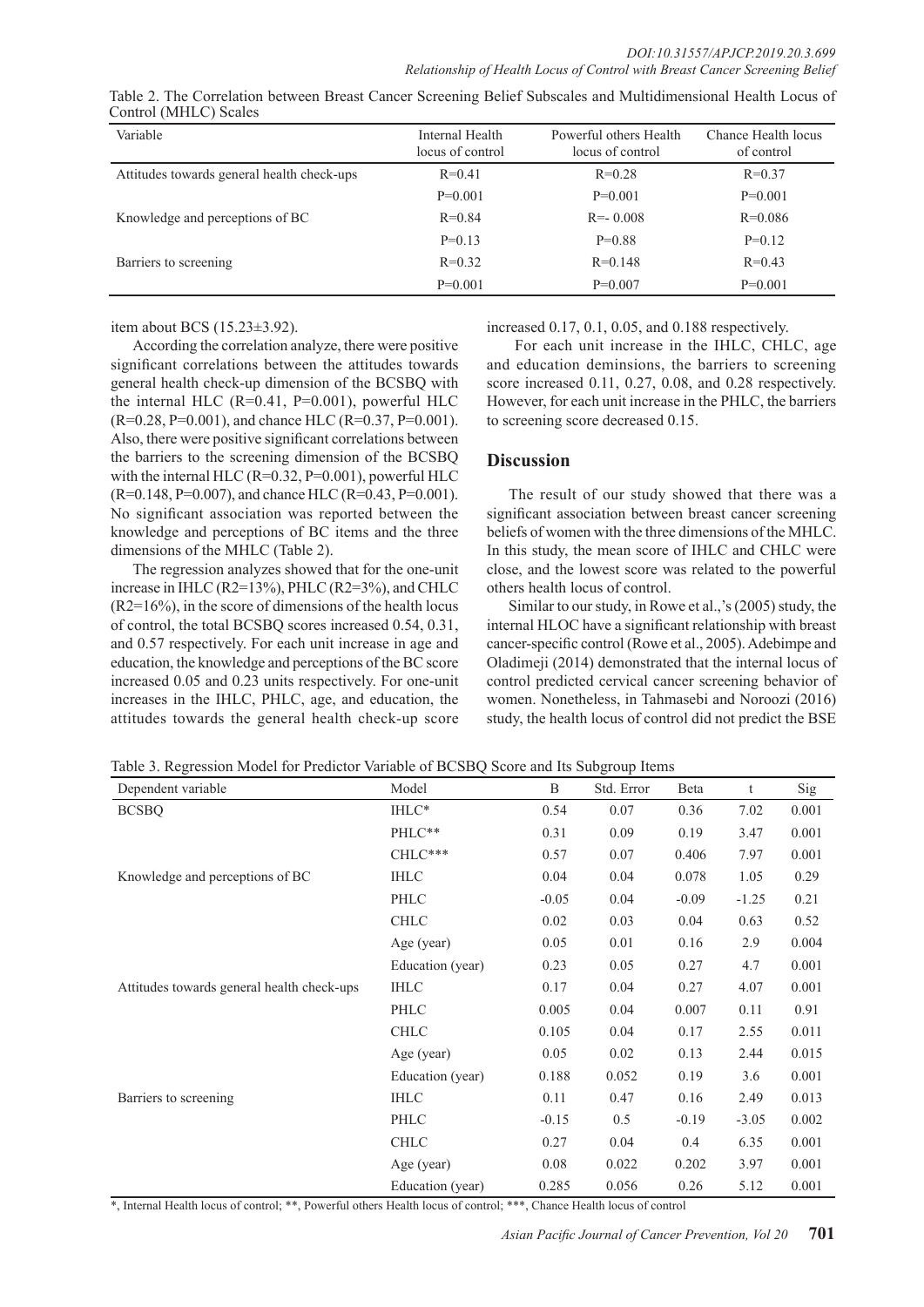#### *Marzieh Saei Ghare Naz et al*

behavior of women. Holm et al., (1999) reported that a heath belief model and health locus control did not predict the BCS behavior of women. Also, in Sahraee et al.,'s (2013) study, the locus of control did not predict the breast self-examination behavior of women. In a study on deaf women, Wang et al., (2010) reported that the internal health locus of control did not predict their cervical cancer knowledge.

Women's sense about their health control is affected by their beliefs (Epstein, 2014). Belief is a cognitive factor that has a key role on perceived risk of disease (Tilburt et al., 2011). It seems that one of the reasons for the controversy between the results of these studies is the variation found in the studied populations that also have cultural differences.

Our result showed that the lowest mean score was allocated to the attitude about BCS and the highest mean score was allocated to the knowledge about BCS. Kawar et al., (2009) reported that knowledge of women about BCS was at mid-level, but their belief about using BCS was high. In Tilaki 's (2015) study done in Northern Iran, there was a low level of awareness and practice of BCS. In another study done on the female personnel of Walailak University, the knowledge of BCS was very high (Kotepui et al., 2015). The main barrier for cancer screening is the low level of cancer awareness (Kadam et al., 2016). Usually positive changes in the attitude of people occur as a result of increasing awareness and their education.

In this study, age and level of education were the positive predictor variables of knowledge and perceptions of BC that influenced the attitudes towards general health check-ups, and barriers to the screening dimension of breast cancer screening beliefs. Similar to our study, Kwok et al., (2016a) reported that Arabic-Australian women with higher educational levels had significantly higher scores in the three dimensions of the BCSBQ. In Kim et al.,'s (2014) study, the education level predicted the BCS behavior of Korean women. One study in African-American women demonstrated that there was no association between health beliefs and education years (Barroso et al., 2000). Higher levels of education lead to increasing awareness about each subject, and this can also affect the health belief of people and assist them in adopting good health practices. Higher education levels lead to greater access to health information and this can also affect their belief in the type of health locus of control. Also, people who are older usually have more life experience and make better self-informed choices than other age groups, and this can also positively affect their health beliefs. In our study, all dimension of the health locus of control predicted the three dimensions of the BCSBQ. In Hashemian et al.,'s (2015) study, there was not a significant relationship between attitude about breast cancer and all the dimensions of the health locus of control (belief in internal health locus of control, belief in chance, belief in other people). Beliefs are part of the attitude and knowledge of individuals and it can also affect one's belief in the type of health source of control. To reduce the breast cancer morbidity and mortality psychological attributions and time of seeking help is very important (Attari et al., 2016).

Our study provided new insights about the BCSB of

Iranian women with MHLC. By knowing the health belief of women, we can design an intervention to influence their beliefs. However, further qualitative studies are needed to examine these concepts.

#### *Limitation*

In this study all data were obtained by self-reported questionnaires, so different factors could affect them.

In Conclusion, in our population study, all dimensions of the health locus of control were able to help predict the study participants' breast cancer screening beliefs.

#### *Conflict of interest*

The authors declare they have no conflicts of interest.

### **Acknowledgments**

The all author thanks from all women participated in this study; also we gratefully acknowledge Behavioral Sciences Research Center of Shahid Beheshti Medical University.

#### **References**

- Adebimpe OA, Oladimeji BY (2014). Health beliefs and locus of control as predictors of cancer screening behaviour among women in Obafemi Awolowo University community. *Gend Behav*, **12**, 6457-64.
- Aminisani N, Fattahpour R, Dastgiri S, Asghari-Jafarabadi M, Allahverdipour H (2016). Determinants of breast cancer screening uptake in Kurdish women of Iran. *Health Promot Perspect*, **6**, 42.
- Attari SM, Ozgoli G, Solhi M, Majd HA (2016). Study of relationship between illness perception and delay in seeking help for breast cancer patients based on leventhal's self-regulation model. *Asian Pac J Cancer Prev*, **17**, 167-74.
- Bamidele O, Ali N, Papadopoulos C, Randhawa G (2017). Exploring factors contributing to low uptake of the NHS breast cancer screening programme among Black African women in the UK. *Divers Equal Health Care*, **14**, 212-9.
- Barroso J, Mcmillan S, Casey L, et al (2000). Comparison between African-American and white women in their beliefs about breast cancer and their health locus of control. C*ancer Nurs*, **23**, 268-76.
- Bundek NI, Marks G, Richardson JL (1993). Role of health locus of control beliefs in cancer screening of elderly Hispanic women. *Health Psychol*, **12**, 193.
- Daroudi R, Sari AA, Nahvijou A, et al (2015). The economic burden of breast cancer in Iran. *Iran J Public Health*, **44**, 1225.
- Enjezab B (2016). Cancer screening practice among Iranian Middle-aged women. *J Midwifery Reprod Health*, **4**, 770-8.
- Epstein L (2014). The influence of perceived control on breast cancer screening in Hispanic/latino women. Master thesis of Public Health (MPH), Yale University.
- Ersin F, Gozukara F, Polat P, Ercetin G, Bozkurt ME (2015). Determining the health beliefs and breast cancer fear levels ofwomen regarding mammography. *Turk J Med Sci*, **45**, 775-81.
- Farzaneh E, Hedydari H, Shekarchi AA, Kamran A (2017). Breast and cervical cancer-screening uptake among females in ardabil, northwest iran: a community-based study. *Onco Targets Ther*, **10**, 985.

Fouladi N, Pourfarzi F, Mazaheri E, et al (2013). Beliefs and